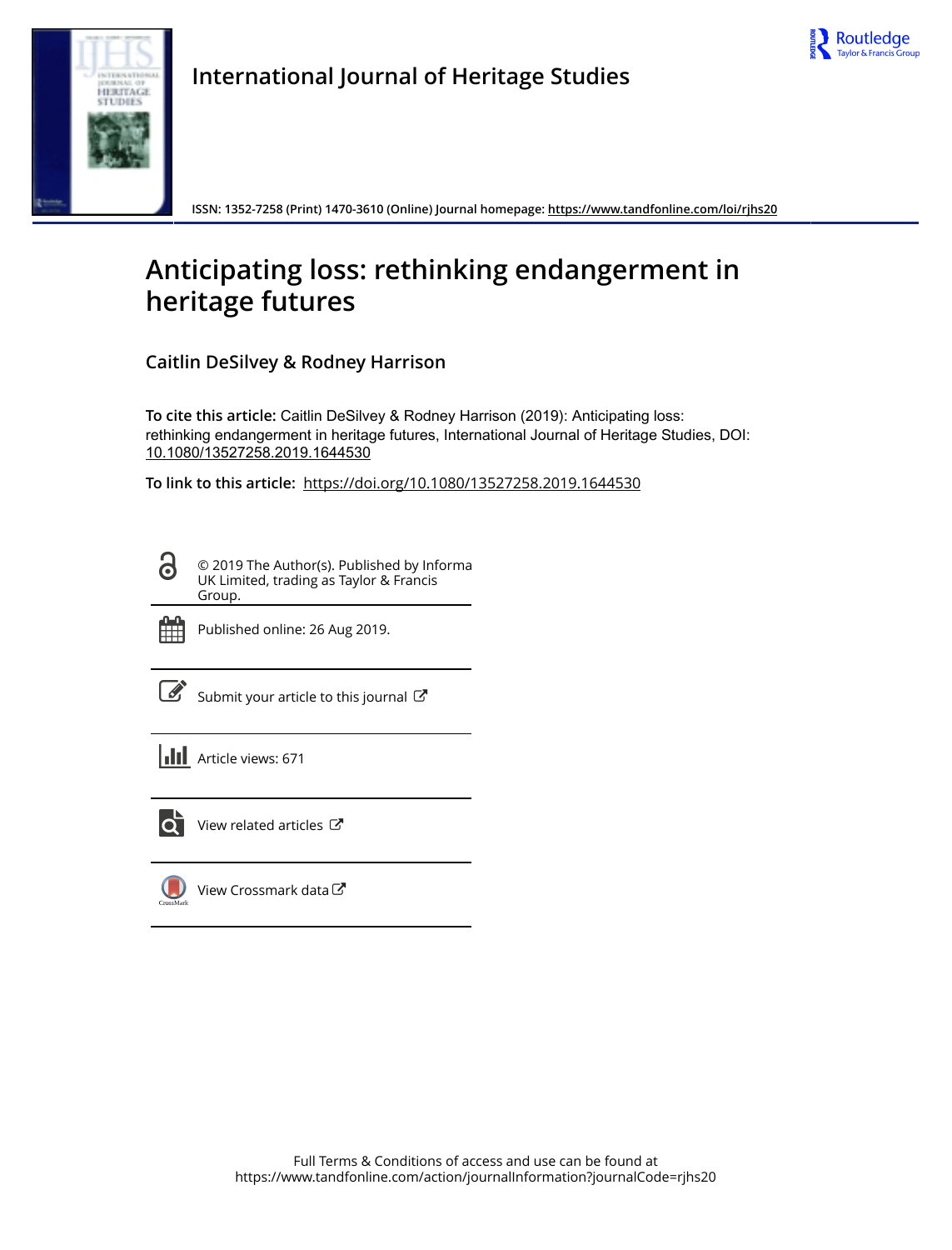Routledge Taylor & Francis Group

**a** OPEN ACCESS **a** Check for updates

## Anticipating loss: rethinking endangerment in heritage futures

## C[a](http://orcid.org/0000-0003-1629-8414)itlin DeSilvey  $\mathbf{D}^{\mathsf{a}}$  $\mathbf{D}^{\mathsf{a}}$  $\mathbf{D}^{\mathsf{a}}$  and Rodney Harrison  $\mathbf{D}^{\mathsf{b}}$

a Environment and Sustainability Institute, University of Exeter, Penryn, United Kingdom of Great Britain and Northern Ireland; <sup>b</sup>UCL Institute of Archaeology, University College London, London, England

#### ABSTRACT

Heritage relies, to a large extent, on notions of endangerment and consequential attempts to arrest or reverse processes of loss and change. The papers in this special issue engage critically with this underlying orientation, exploring the social and cultural work which is produced through efforts to avert loss. In doing so, the papers also point towards alternative ways of valuing objects, places and practices which are not solely determined by notions of endangerment and risk. We suggest three general themes which connect critical investigation of these issues across the varied natural and cultural heritage contexts through which these papers work – the inevitability of loss; the politics of loss; and the potential in loss. These themes have significant implications not only for the future of natural and cultural heritage preservation, conservation and management but also in mapping out future research directions for critical heritage studies.

#### ARTICLE HISTORY

Received 4 July 2019 Accepted 13 July 2019

#### **KEYWORDS**

Endangerment; loss; futures; change; Anthropocene

## Introduction

<span id="page-1-1"></span>The destabilisation of current ecological, political and economic orders is accompanied by the anticipation of accelerated and unpredictable loss in many contexts (Bendell [2018](#page-6-0)), including those related to a broad range of heritage objects, places and practices. Heritage is no stranger to the prospect of loss: in fact, it could be argued that the perception of risk and endangerment is a fundamental element in the production of heritage value. In their articulation of the 'endangerment sensibility', Fernando Vidal and Nélia Dias ([2016\)](#page-7-0) argue:

. . . the notion stands at the heart of a network of concepts, values, and practices dealing with entities considered threatened by extinction and destruction, and with techniques aimed at preserving them. An entity's endangered status crystallizes by way of its incorporation into various documentary devices – archives, catalogues, databases, inventories and atlases. These devices materialize values that inspire an urge to perpetuate . . . [\(2016](#page-7-0), 1)

<span id="page-1-4"></span><span id="page-1-3"></span><span id="page-1-2"></span>The endangerment sensibility operates across cultural and natural heritage preservation, conservation and management contexts, through apparatuses such as the UNESCO List of World Heritage in Danger (Rico [2015](#page-7-1); Harrison [2016](#page-7-2)) and the IUCN Red List of Threatened Species (Harrison [2013a;](#page-7-3) Heise [2016](#page-7-4)). As such, 'loss aversion' (Holtorf [2015](#page-7-5)) is understood to be a critical motivating factor in heritage practice. Grounded as it is in sustained analysis of cultural responses to perceived loss and endangerment, heritage studies are perhaps uniquely positioned to provide critical perspectives on the current global crisis and the anticipation of widespread attrition and extinction across a range of cultural, social, geographical and ecological contexts.

The papers in this special issue highlight loss as a motivating factor in natural and cultural heritage practices and investigate the social and cultural work which is produced through related

<span id="page-1-0"></span>CONTACT Rodney Harrison 2 r.harrison@ucl.ac.uk

© 2019 The Author(s). Published by Informa UK Limited, trading as Taylor & Francis Group. This is an Open Access article distributed under the terms of the Creative Commons Attribution License (http://creativecommons.org/licenses/by/ 4.0/), which permits unrestricted use, distribution, and reproduction in any medium, provided the original work is properly cited.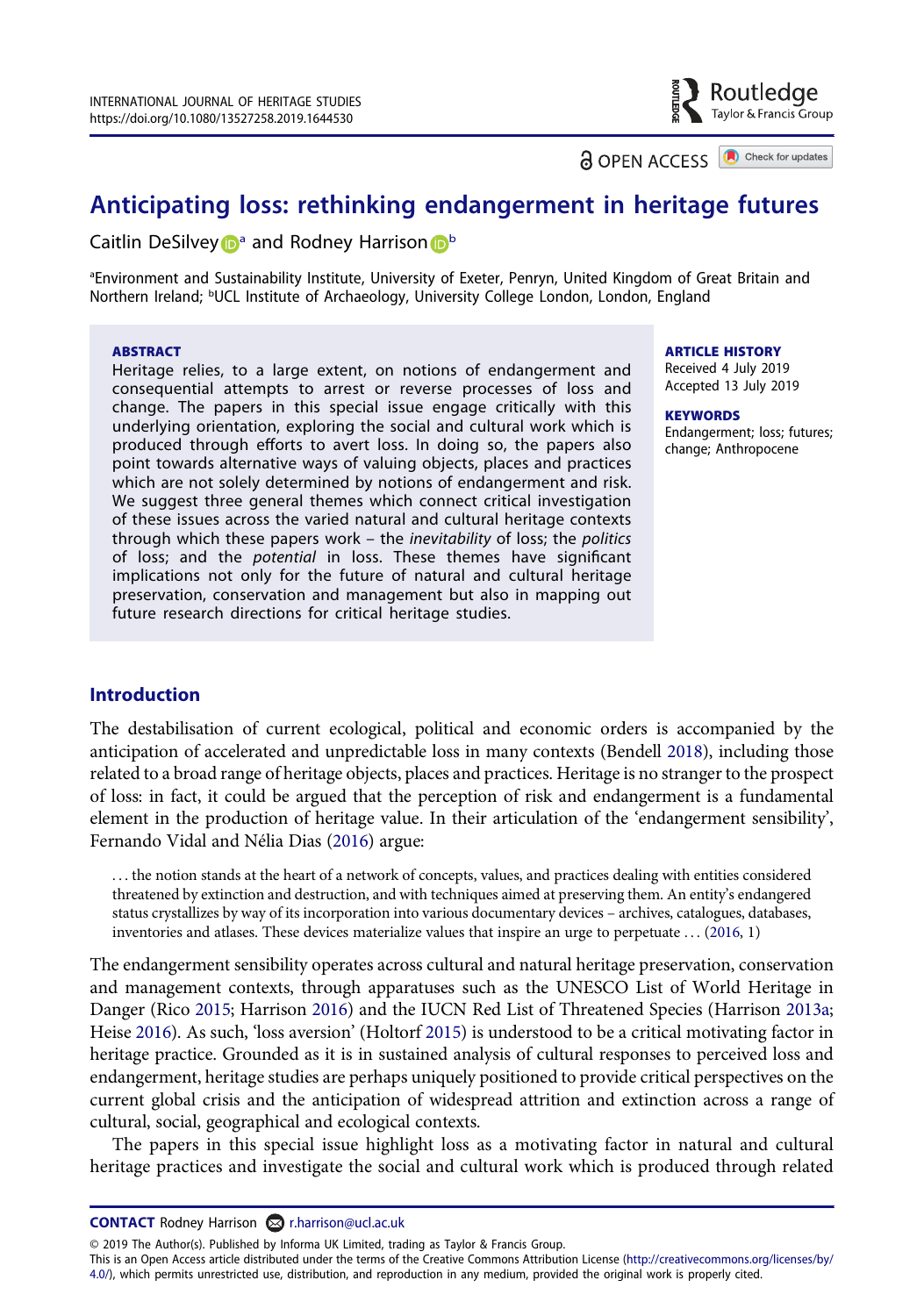efforts to avert or arrest loss or change. They also go beyond such observations to explore alternative ways of valuing objects, places and practices which are not solely determined by endangerment and risk. By way of introduction, we articulate three themes which cut across the varied natural and cultural heritage contexts which are explored in more depth in the papers that follow – the inevitability of loss; the politics of loss; and the potential in loss.

## The inevitability of loss

The assertion that heritage assets are irreplaceable and that heritage is a 'non-renewable resource' has underpinned a commitment to protect heritage from damage, decay and destruction – and other forces, cultural or biophysical, which may lead to harm or loss. The overall goal of such protective action is to sustain heritage significance, usually defined with reference to a set of specific values. In the UK, for example, Historic England identifies values related to cultural heritage as 'evidential', 'historical', 'aesthetic' and 'communal', while the Australia ICOMOS Charter for Places of Cultural Significance (The Burra Charter) defines the significance of cultural heritage assets in terms of 'aesthetic, historic, scientific, social or spiritual value for past, present or future generations' (Australia ICOMOS [2013](#page-6-1), 2). The equivalent framing in natural heritage contexts is articulated through the notion of the intrinsic values of biological diversity. The Convention on Biological Diversity (United Nations [1992\)](#page-7-6), for example, refers to the ecological, genetic, social, economic, scientific, educational, cultural, recreational and aesthetic values of biological diversity. How such values might be articulated, defined, conserved and managed constitutes a significant area of concern for heritage (see discussion in Fredheim and Khalaf [2016](#page-7-7)).

<span id="page-2-10"></span><span id="page-2-6"></span><span id="page-2-2"></span><span id="page-2-1"></span>In the face of accelerated climate and environmental change, however, promises of conservation and perpetuation are looking increasingly unsustainable. If climate change predictions are accurate, then some form of heritage loss, particularly in coastal contexts, appears to be inevitable, and heritage values may need to adapt to reflect this new reality (Harvey and Perry [2015](#page-7-8); Koslov [2016;](#page-7-9) DeSilvey [2012\)](#page-6-2). 'Loss and change are part of life, and part of the currency that gives our heritage value', argue Hannah Fluck and Meredith Wiggins, 'It is not so much loss that is problematic, but how individuals, communities and societies choose to deal with loss' (Fluck and Wiggins [2017,](#page-7-10) 167).

<span id="page-2-9"></span><span id="page-2-5"></span><span id="page-2-4"></span>The actual process of 'dealing with loss' in heritage practice and policy is still in its early stages and often more about recognition of the problem than formulated response. The US National Park Service, in its 2016 Cultural Resources Climate Change Strategy, made the bold statement that, 'We will ensure that our management options recognize the potential for loss . . . Managers should consider choices such as documenting some resources and letting them fall into ruin' (Rockman et al. [2016](#page-7-11), 34). In the UK, Historic England has committed to 'develop an approach for dealing with inevitable change, including loss' (Fluck [2016](#page-6-3)). As yet, however, responses have tended to focus on refining systems for assessing significance and setting priorities for conservation, making difficult choices about where to direct limited resources. Strategies for the intentional management of loss – of integrity, form and fabric – are still underdeveloped (though see Harvey and Perry [2015;](#page-7-8) Hambrecht and Rockman [2017;](#page-7-12) DeSilvey [2017](#page-6-4)). The papers in this special issue provide a range of conceptual and practical resources for extending this conversation and developing meaningful ways of responding to loss in specific cultural, ecological, political and social contexts.

### <span id="page-2-8"></span><span id="page-2-3"></span>The politics of loss

<span id="page-2-7"></span><span id="page-2-0"></span>It is a widely accepted trope that the conservation or preservation of both natural and cultural heritage is something which is done 'for the future' or on behalf of 'future generations' (Harrison [2013a,](#page-7-3) [2015;](#page-7-13) Harrison et al. [2016](#page-7-14); see also Stainforth [2017;](#page-7-15) Stainforth and Graham [2017\)](#page-7-16). Explicit statements to this effect have for some time been common. In cultural heritage fields, they often appear as a justification for a focus on the past, where heritage may appear to be something which is 'of the past, in the present, for the future' (e.g. Agnew and Bridgland [2006\)](#page-6-5). In natural heritage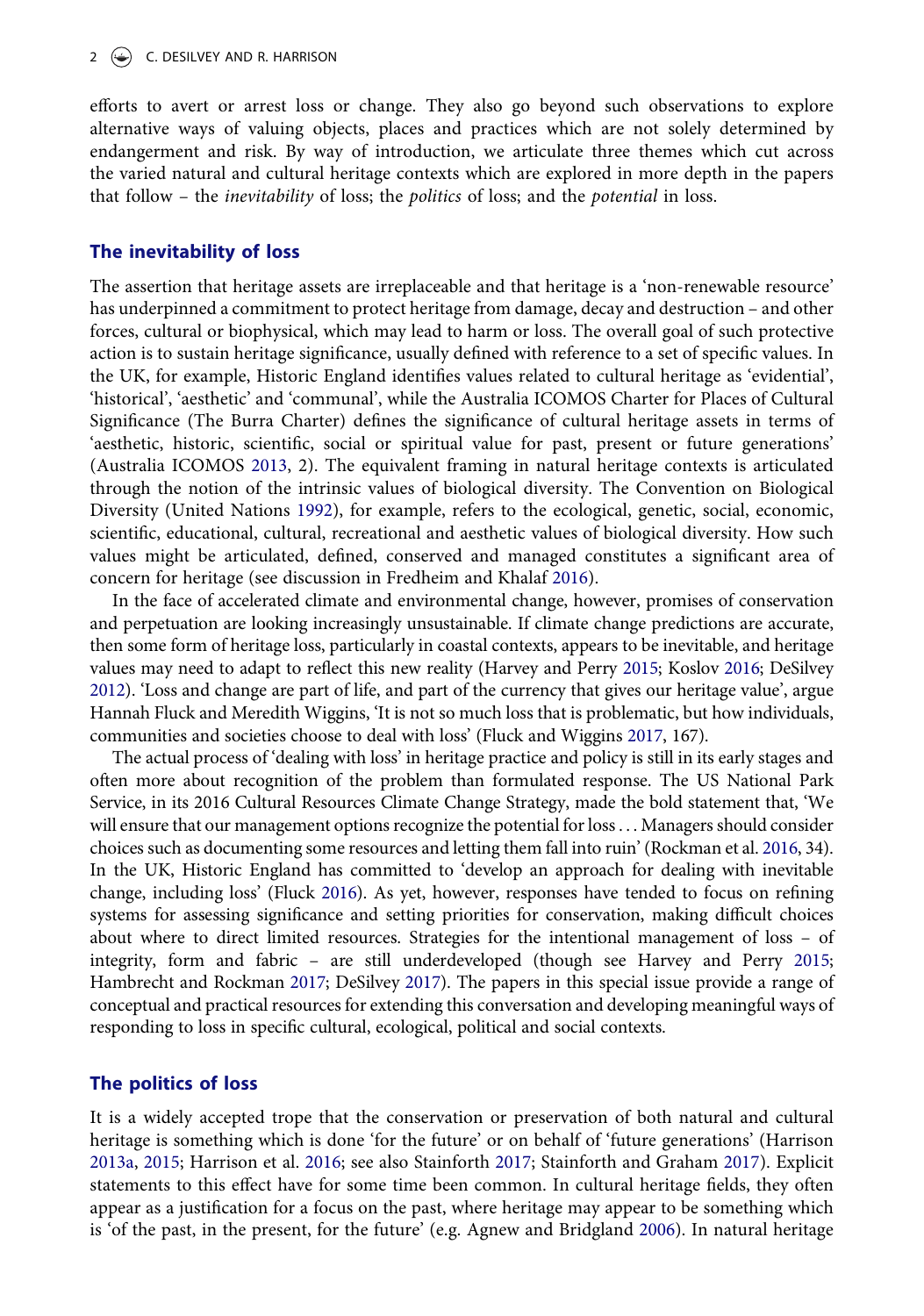<span id="page-3-7"></span><span id="page-3-5"></span>fields, especially following the widely cited definition of sustainable development which was popularised by the Brundtland Report on 'Our Common Future' (World Commission on Environment and Development [1987](#page-7-17)), the implication that the future is something which 'we' have responsibilities 'to' has become particularly widespread. But who is this 'we' (c.f. Thomas [2016](#page-7-18))? Precisely 'what' are we obligated to do, and to 'whom'? And 'when' is this future to which we are obligated?

These kinds of statements about the future appear to normalise and lend moral weight to the mission of conservation practice, whilst detracting from a consideration of how the salvage paradigm in heritage is fundamentally premised on a system which is equally implicated in the sacrifice and loss of certain less valued cultural and natural formations alongside the preservation or conservation of more valued ones. While it is conventional to think about conservation or preservation as a series of different practical fields oriented towards managing and maintaining what remains of biological and/or cultural diversity from the past, scholarship in critical heritage and museum studies has been important in showing how heritage 'works' to promote certain kinds of objects, places, practices and values to the detriment of others – heritage generates its own particular systems of value which emerge from specific collecting and ordering practices, each of which in turn has its own set of governmental implications (e.g. see Bennett et al. [2017](#page-6-6)).

<span id="page-3-2"></span><span id="page-3-1"></span><span id="page-3-0"></span>These questions are fundamentally political ones. Whose stories are collected, remembered and celebrated and whose are forgotten? How are the limited funds for nature conservation distributed amongst the world's endangered species? Who decides what gets lost and what to save? While these discussions have dominated the consideration of the politics of representation in cultural heritage for decades, they are equally applicable to issues of natural heritage conservation (e.g. see Orlove and Brush [1996](#page-7-19); Zerner [1999](#page-7-20); Tsing [2005](#page-7-21); Benson [2010;](#page-6-7) Bird Rose, van Dooren, and Chrulew [2017\)](#page-6-8). Increasingly, heritage scholars are adopting integrated approaches to examine the politics of loss in both cultural and natural heritage contexts. A recent study of the effects of sea level rise on Kiribati, a low-lying island nation in the Pacific Ocean, for example, engages with questions about the extent to which an indigenous, largely oral culture can be 'preserved' outside its 'natural' and dynamic setting (Woodham et al. [2018](#page-7-22)). In this context, the conventional question of whose heritage is to be preserved is reversed to engage instead with the question of 'whose heritage will be lost?'

#### <span id="page-3-6"></span>The potential in loss

As noted above, there is already an appreciation of the ways in which loss can enhance heritage value – in order for certain types of (natural or cultural) heritage asset to achieve a level of rarity and scarcity which triggers protective action, many other others must be lost along the way (see Bartolini and DeSilvey, in prep). Partial loss can also be productive of aesthetic value, as with the example of 'patina' in a gradually degrading historic structure, which can confer a sense of authenticity and age (Dawdy [2016](#page-6-9); Douglas-Jones, Hughes, Jones and Yarrow, [2016](#page-6-10)). Total loss, however, and the fatal undermining of stability and integrity, is usually seen as something to be avoided at all costs.

<span id="page-3-4"></span><span id="page-3-3"></span>There are emerging perspectives which go further, however, and see loss as potentially generative and emancipatory, facilitating the emergence of new values, attachments and forms of significance. Rodney Harrison ([2013b\)](#page-7-23) has drawn analogies with memory practices to suggest that heritage may need to actively tend to its conservation objects by both 'pruning' and 'forgetting'. Jem Bendell, in his discussion of 'deep adaptation', presents the concept of 'relinquishment', as the intentional 'letting go of certain assets, behaviours and beliefs where retaining them could make matters worse' [\(2018](#page-6-0)). He sees relinquishment as a precondition for the emergence of alternative behaviours and beliefs, aligned with the acceptance of irrevocable loss as a background condition. In cultural heritage contexts, relinquishment resonates with concepts of 'curated decay' (DeSilvey [2017](#page-6-4)) and the celebration of new possibilities which can emerge from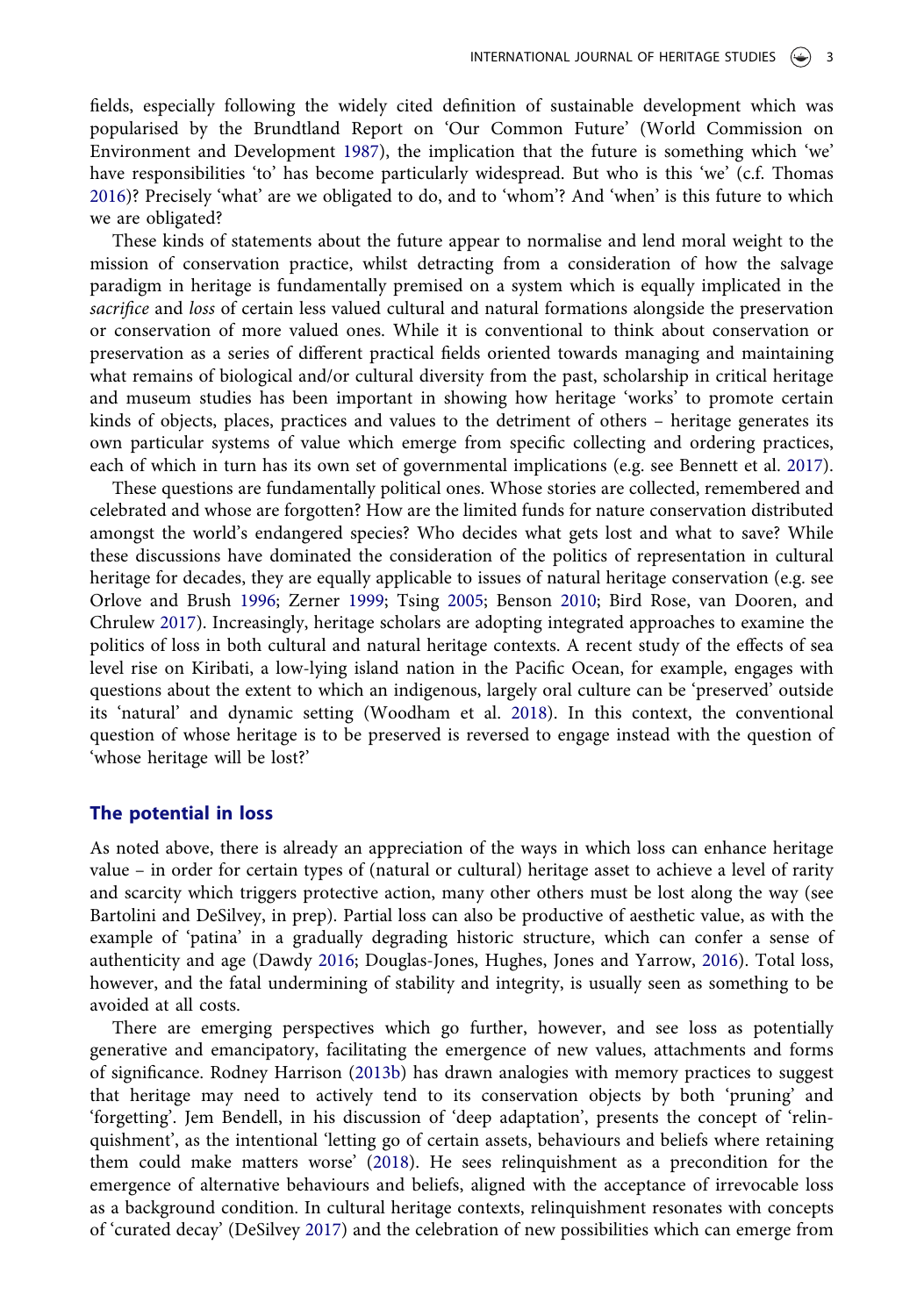#### 4  $\left(\frac{1}{2}\right)$  C. DESILVEY AND R. HARRISON

<span id="page-4-0"></span>destruction (Rico [2016\)](#page-7-24). Such approaches aim to work with change rather than arrest or reverse it: '[B]y accepting ongoing process we are not automatically triggering disposal and loss, but may in fact be opening ourselves up to a more meaningful and reciprocal relationship with the material past' (DeSilvey [2017,](#page-6-4) 179). In a similar vein, the work of Liz Koslov counters prevailing negative associations with coastal 'retreat' to argue that it can be empowering for affected individuals and communities; there is a 'positive potential for the process of giving in and giving up to prove reparative rather than harmful' (Koslov [2016,](#page-7-9) 364).

<span id="page-4-1"></span>In natural heritage contexts, ecologist Chris Thomas discusses the pervasive tendency for ecologists to interpret change (usually the arrival of new species or the shifting habitats of established ones) as 'further evidence that the world is deviating from some imagined, idealised state, set at an undefined time in the past'. In an argument with clear relevance for built heritage management, he argues that, 'We need to avoid interpreting change as loss when change is inevitable' (Thomas [2018](#page-7-25), 40–43). There are gains as well as losses in change, he asserts, and we need to be more open to the emergence of unexpected, non-analogue ecologies. These arguments regarding the potentially positive and generative aspects of loss are explored in detail in the papers that follow.

#### Contents and contexts

The majority of the papers collected in this special issue were originally presented as part of two sessions on 'Anticipating Loss', organised by Caitlin DeSilvey and Rodney Harrison at the Second International Conference on Anticipation, held at Senate House in London in November 2017 as part of the Heritage Futures research programme [\(www.heritage-futures.org](http://www.heritage-futures.org)). The papers presented here focus on different forms of heritage loss and range across diverse geographical and conceptual territory.

Some papers pitch their focus at a landscape scale, exploring questions of identity and place, and suggesting ways in which loss and rupture could be productive of new social, cultural, material, political and ecological alignments and attachments. Rico presents an analysis of the response to the destruction and loss of material cultural heritage as a result of tsunami events in Banda Aceh, Indonesia. She highlights the tension between the impulse to reconstruct heritage to its pre-disaster condition and the emergence of practices that sought to socially and materially construct new forms of heritage, oriented to the remembrance of the disaster itself, and anticipating responses to future loss. These post-disaster memorials are revealed, however, to be unstable objects in their own right, at risk of becoming irrelevant or incoherent with the passage of time. Bartolini and DeSilvey touch on similar themes to those explored by Rico, but with an explicitly methodological focus. They explore the use of film as a method in critical heritage studies, describing research they carried out with a group of citizen archaeologists who were recording eroding and deteriorating heritage features at an exposed coastal site. The paper discusses their understanding of loss in this context, as something inevitable and anticipated, but also generative: coastal process and gradual decay expose new archaeological features and facets and provide opportunities for engagement with the spirit of the place.

Another theme that unites several of the papers is the role of collections in the articulation and management of endangerment. In their paper, Breithoff and Harrison discuss strategies for the conservation of species perceived to be under threat, against a background context of extinction and habitat loss. Here, anticipated loss, interpreted by way of late capitalist logics, is taken as a prompt to collect and accumulate. The DNA of endangered animals is assembled in a (bio)'bank', which the authors argue functions for the creation and accumulation of new forms of biocapital, the assumption being that such collections can provide resources for as yet uncertain future applications. This biodiversity insurance policy is defined by the perception of risk, and by the logic of the proxy, through which certain kinds of biological materials come to stand in for the animal species they were extracted from. Morgan and Macdonald also focus on collections, but their concern is the processes of deaccessioning and disposal in the context of museums with social history collections and the strategies designed to cope with the logical end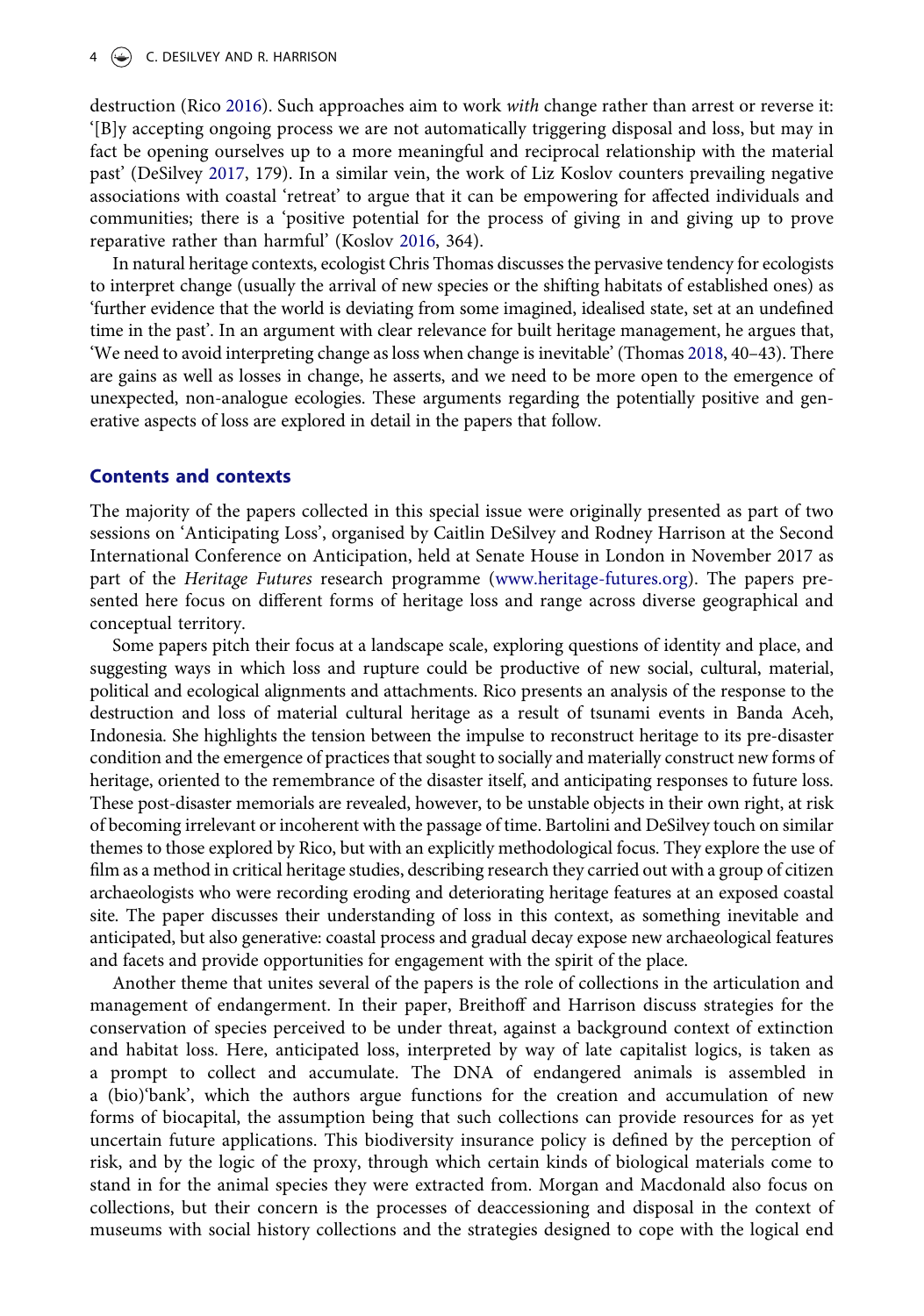result of a tendency within heritage to over-accumulate (Harrison [2013b\)](#page-7-23). The paper explores practices of intentional, calculated loss, intended to address the problem of profusion. A proactive response to the anticipated loss of resources (and space) can be framed through the concept of 'degrowth', the authors argue, challenging taken for granted assumptions about the desirability of continued growth and accumulation.

Questions of alternative heritages and futures provide the focus for the final pair of papers. May presents a critical analysis of endangerment narratives as a basis for collective action. She argues that calls to 'save' endangered landscapes and features offer limited opportunities for sustained and meaningful participation. Her paper presents a case study of heritage participation in a specific landscape, the UK's Lake District, through the practice of fell-shepherding, a practice defined by care, complexity and collaboration, and oriented to the production of desirable futures rather than imperilled pasts. In the final paper, Pétursdóttir addresses the circulation and accumulation of seaborne debris as part of the peculiar heritage of the Anthropocene. This material is conventionally defined by its status as 'waste', stripped of its function (and often its form), and reduced to problematic matter which poses a threat to marine and terrestrial ecologies. But, perceived from another angle, she argues, the ambiguity and instability of this drift matter can be productive of alternative ways of knowing and making sense of more-than-human worlds, with relevance for future heritage and heritage futures.

## Conclusion

<span id="page-5-3"></span><span id="page-5-2"></span><span id="page-5-1"></span><span id="page-5-0"></span>The papers in this special issue point to both the inevitability and the creative potential of loss and change. Such observations seem inescapable for heritage in light of the current recognition of the Anthropocene or what might be termed the 'climate change era' (Solli et al [2011;](#page-7-26) Harrison [2015;](#page-7-13) Harvey and Perry [2015](#page-7-8); Lorimer [2015](#page-7-27); Olsen and Pétursdóttir [2016](#page-7-28); Harrison and Sterling [in](#page-7-29) [press\)](#page-7-29). However, we should be careful not to overestimate or romanticise the emancipatory potential of such processes. In Rubble, Gastón Gordillo [\(2014](#page-7-30)) reminds us of the inequalities of power which underpin processes of ruination in many global contexts. Yael Navaro-Yashin ([2012\)](#page-7-31) and Shannon Lee Dawdy [\(2016](#page-6-9)) articulate how those objects, places and practices which are transformed through processes of destruction and loss are also deeply politically contested. Nonetheless, it is clear that the more sophisticated ways of understanding, anticipating and engaging forms of heritage loss outlined here point not only to challenging new ways of 'doing' and practising natural and cultural heritage preservation, conservation and management but also map out important new lines of enquiry for heritage studies in the future.

## Acknowledgements

The majority of the papers in this special issue were originally presented as part of two sessions on 'Anticipating Loss' coorganised by the guest editors at the Second International Conference on Anticipation, held at Senate House in London in November 2017. We thank all participants for their insights and contributions which have helped shape our thinking on the questions addressed here. Participation in the session was made possible by the Heritage Futures research programme (2015–2019), which was funded by an Arts and Humanities Research Council (AHRC) 'Care for the Future: Thinking Forward through the Past' Theme Large Grant (AH/M004376/1), awarded to Rodney Harrison (as principal investigator), Caitlin DeSilvey, Cornelius Holtorf, Sharon Macdonald (as co-investigators), Antony Lyons (as senior creative fellow), Martha Fleming (as senior postdoctoral researcher), Nadia Bartolini, Sarah May, Jennie Morgan and Sefryn Penrose (as named postdoctoral researchers). Three PhD students were additionally funded as in-kind support for the research programme by their respective host universities – Kyle Lee-Crossett (University College London), Bryony Prestidge (University of York) and Robyn Raxworthy (University of Exeter). The team of researchers was subsequently joined by Esther Breithoff (as postdoctoral researcher) and by Hannah Williams (as administrative assistant and events coordinator, a role which was in turn later filled by Kyle Lee-Crossett) and, in its final year, by Harald Fredheim (as postdoctoral researcher). See [www.heritage-futures.org](http://www.heritage-futures.org) for further information. RH's work on this special issue has also been supported by his AHRC Heritage Priority Area Leadership Fellowship Grant (AH/P009719/1). See [www.heritage-research.org](http://www.heritage-research.org) for further information.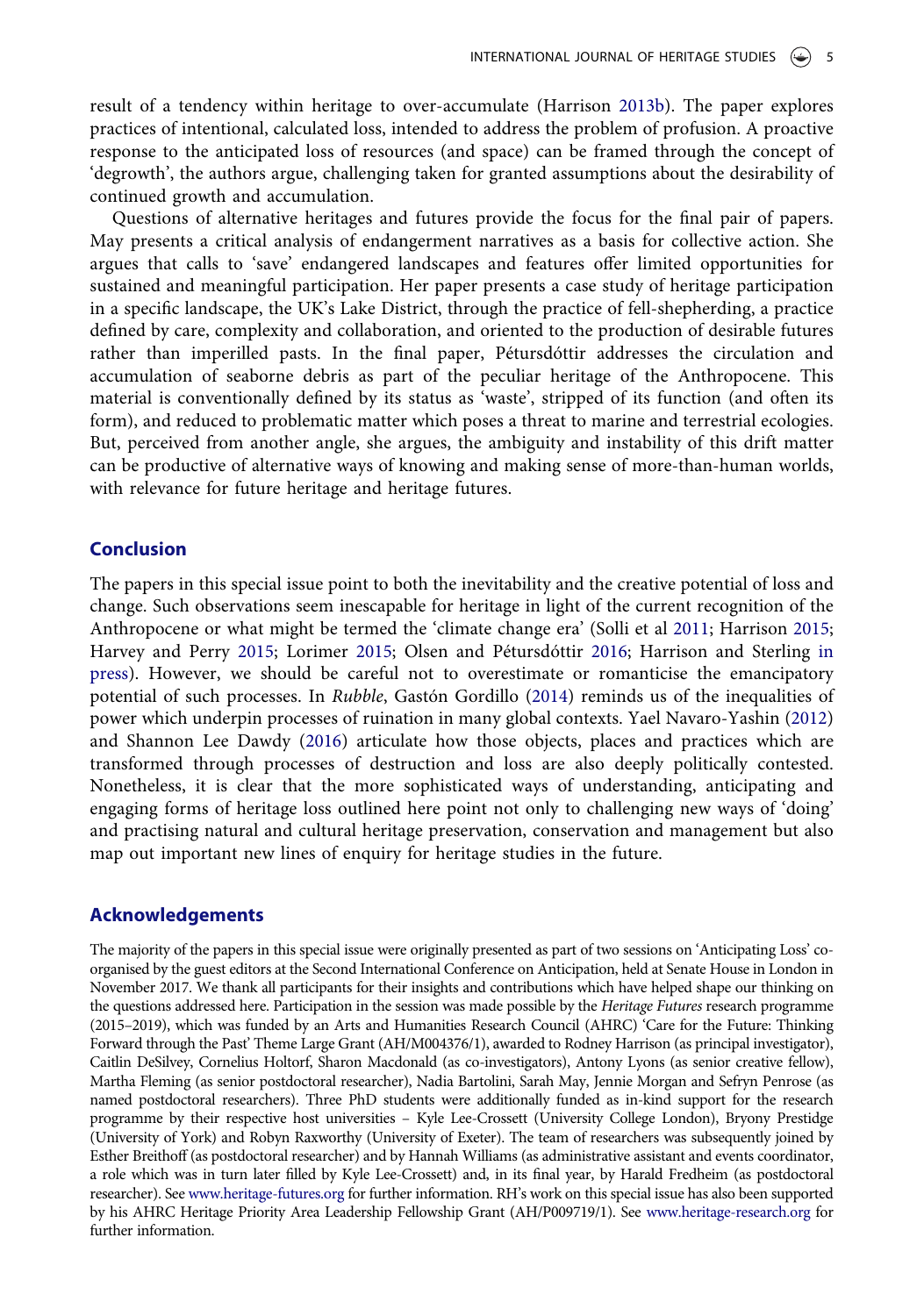## Disclosure statement

No potential conflict of interest was reported by the authors.

## Funding

This work was supported by the Arts and Humanities Research Council (AH/M004376/1, AH/P009719/1).

#### Notes on contributors

Caitlin DeSilvey is Associate Professor of Cultural Geography at the University of Exeter, where she has been employed since 2007. Her research explores the cultural significance of material and environmental change, with a particular focus on heritage contexts. She has worked on a range of interdisciplinary projects, supported by funding from UK research councils (AHRC, EPSRC, NERC), the Royal Geographical Society, the Norwegian Research Council and the European Social Fund. Recent publications include Anticipatory History (2011, with Simon Naylor and Colin Sackett), Visible Mending (2013, with Steven Bond and James R. Ryan) and Curated Decay: Heritage Beyond Saving (2017).

Rodney Harrison is Professor of Heritage Studies at the UCL Institute of Archaeology and Arts and Humanities Research Council (AHRC) Heritage Priority Area Leadership Fellow. He is Principal Investigator of the AHRC funded Heritage Futures Research Programme; Director of the Heritage Futures Laboratory at UCL; and leads the Work Package on 'Theorizing heritage futures in Europe: heritage scenarios' as part of the European Commission funded Marie Sklodowska-Curie action [MSCA] Doctoral Training Network CHEurope: Critical Heritage Studies and the Future of Europe. He is the founding editor and editor-in-chief of the Journal of Contemporary Archaeology and was a founding executive committee member of the Association of Critical Heritage Studies. He is the (co) author or (co)editor of more than a dozen books and guest edited journal volumes and over 70 peer reviewed journal articles and book chapters. In addition to the AHRC his research has been funded by the Global Challenges Research Fund, British Academy, Wenner-Gren Foundation, Australian Research Council, Australian Institute of Aboriginal and Torres Strait Islander Studies and the European Commission.

## **ORCID**

Caitlin DeSilvey http://orcid.org/0000-0003-1629-8414 Rodney Harrison **b** http://orcid.org/0000-0002-5030-0525

## **References**

- <span id="page-6-5"></span>Agnew, N., and J. Bridgeland, editors. [2006.](#page-2-0) Of the Past, for the Future: Integrating Archaeology and Conservation. Los Angeles: Getty Conservation Institute.
- <span id="page-6-1"></span>Australia ICOMOS. [2013](#page-2-1). The Burra Charter. The Australia ICOMOS Charter for Places of Cultural Significance. Burwood, Vic: Australia ICOMOS.
- <span id="page-6-0"></span>Bendell, J. [2018](#page-1-1). "Deep Adaptation: A Map for Navigating Climate Tragedy," IFLAS Occasional Paper 2. [http://](http://insight.cumbria.ac.uk/id/eprint/4166/) [insight.cumbria.ac.uk/id/eprint/4166/.](http://insight.cumbria.ac.uk/id/eprint/4166/)
- <span id="page-6-6"></span>Bennett, T., F. Cameron, N. Dias, B. Dibley, I. Jacknis, R. Harrison, and C. McCarthy, eds. [2017](#page-3-0). Collecting, Ordering, Governing: Anthropology, Museums and Liberal Government. Durham, NC: Duke University Press.
- <span id="page-6-7"></span>Benson, E. [2010.](#page-3-1) Wired Wildness: Technologies of Tracking and the Making of Modern Wildlife. Baltimore, MD: Johns Hopkins University Press.
- <span id="page-6-8"></span>Bird Rose, D., T. van Dooren, and M. Chrulew, eds. [2017](#page-3-2). Extinction Studies: Stories of Time, Death, and Generations. New York: Columbia University Press.
- <span id="page-6-9"></span>Dawdy, S. L. [2016](#page-3-3). Patina: A Profane Archaeology. Chicago: Chicago University Press.
- <span id="page-6-2"></span>DeSilvey, C. [2012](#page-2-2). "Making Sense of Transience: An Anticipatory History." Cultural Geographies 19 (1): 31–54. doi:[10.1177/1474474010397599.](https://doi.org/10.1177/1474474010397599)

<span id="page-6-4"></span>DeSilvey, C. [2017](#page-2-3). Curated Decay: Heritage beyond Saving. Minneapolis: University of Minnesota Press.

- <span id="page-6-10"></span>Douglas-Jones, R., J. Hughes, S. Jones, and T. Yarrow. [2016.](#page-3-3) "Science, Value and Material Decay in The Conservation Of Historic Environments." Journal of Cultural Heritage 21: 823-833. Retrieved from doi:[10.1016/j.culher.2016.03.007](https://doi.org/10.1016/j.culher.2016.03.007)
- <span id="page-6-3"></span>Fluck, H. [2016](#page-2-4). "Historic England Climate Change Adaptation Report," Research Report Series 28/2016. Historic England, ISSN 2059-4453 (Online)